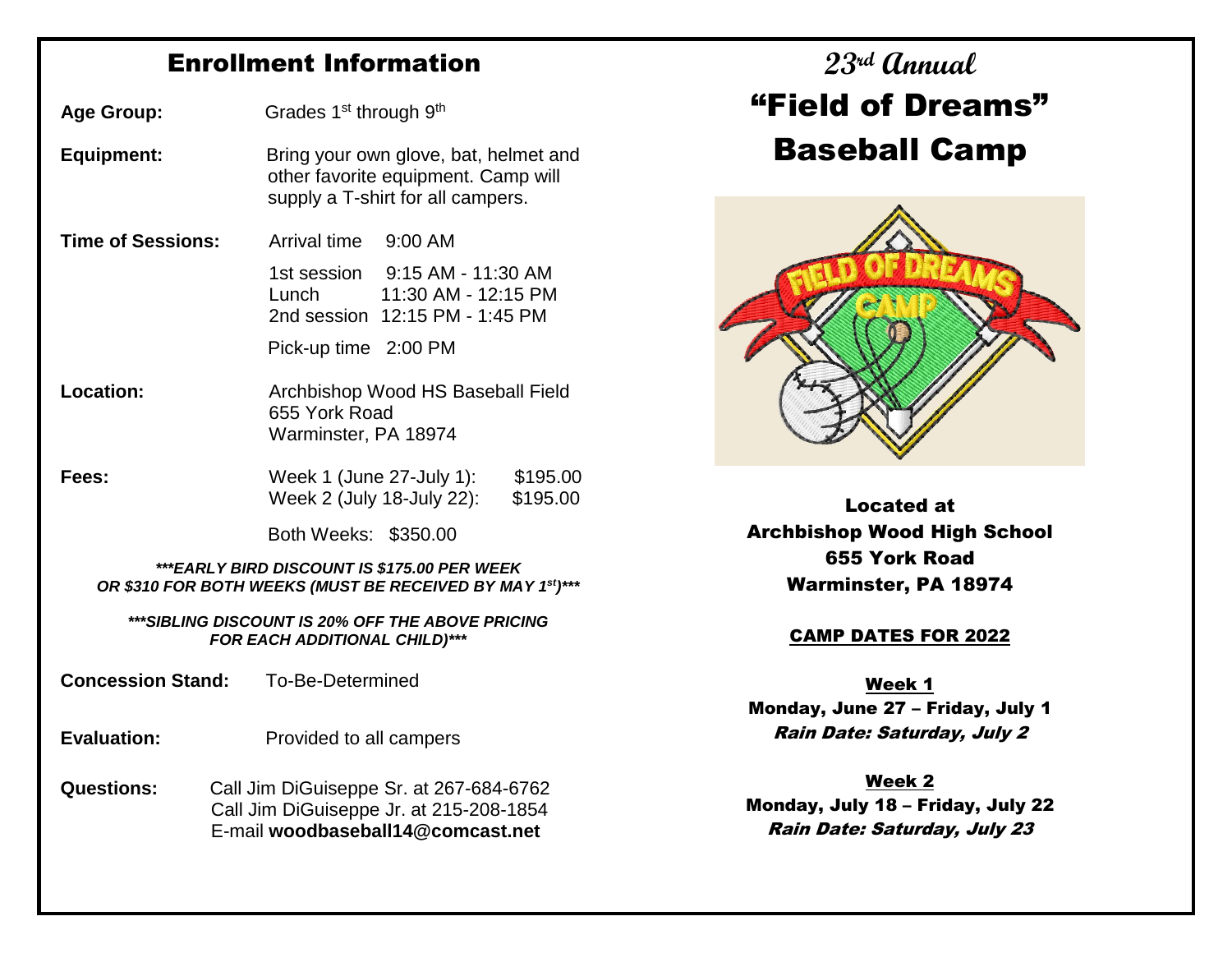#### **2022 ADMINISTRATION AND STAFF** Ī

| Jim DiGuiseppe, Jr.    | Head Coach, Archbishop Wood HS<br>Philadelphia Catholic League Coach of the Year<br>Southeastern Pennsylvania Coach of the Year<br>Delaware Valley University, Most Valuable Player<br>Middle Atlantic Conference, 1 <sup>st</sup> Team Outfielder<br><b>Field of Dreams Camp Director</b> |
|------------------------|--------------------------------------------------------------------------------------------------------------------------------------------------------------------------------------------------------------------------------------------------------------------------------------------|
| Jim DiGuiseppe, Sr.    | Assistant Coach, Archbishop Wood HS<br>Philadelphia Catholic League Coach of the Year<br><b>Field of Dreams Camp Co-Director</b>                                                                                                                                                           |
| Dennis Murphy          | Assistant Coach, Archbishop Wood HS                                                                                                                                                                                                                                                        |
| <b>Robert Bailey</b>   | <b>Assistant Coach, Gwynedd Mercy University</b>                                                                                                                                                                                                                                           |
| Ray Duckworth          | Assistant Coach, Archbishop Wood HS                                                                                                                                                                                                                                                        |
| <b>Matt McAllister</b> | Assistant Coach, Archbishop Wood HS &<br>former West Chester University player                                                                                                                                                                                                             |
| <b>Brady McNab</b>     | Former Head Coach, Devon Preparatory School &<br>Kutztown University player                                                                                                                                                                                                                |
| <b>Tom Benson</b>      | Assistant Coach, Archbishop Wood HS                                                                                                                                                                                                                                                        |
| Jeff Rampulla          | Assistant Coach, Harry S. Truman HS                                                                                                                                                                                                                                                        |
|                        |                                                                                                                                                                                                                                                                                            |

## *Camp will feature several current Wood players to help instruct the younger campers!*

## **PROGRAM FEATURES**

The first annual Field of Dreams Baseball Camp was formed as a service to Bucks and Montgomery counties. It was successful as many young players not only learned valuable baseball techniques, but also had a good time doing so.

As baseball is a prevalent sport played throughout the area it is our desire to interact with young athletes. We encourage your attendance to gain knowledge and enthusiasm for the game of baseball.

The camp will feature detailed instruction in:

- Hitting • Infield & Outfield play
- Pitching  $\bullet$  Bunting & Slashing
- Catching • Baserunning

Offensive and defensive strategies will be discussed. Game situations and intersquad games will be featured in the afternoon sessions.

### **Check us out ...**

 **School Website: www.archwood.org Baseball Website: www.woodbaseball.org Twitter: @WoodVikingsBSBL Facebook: Archbishop Wood Baseball**